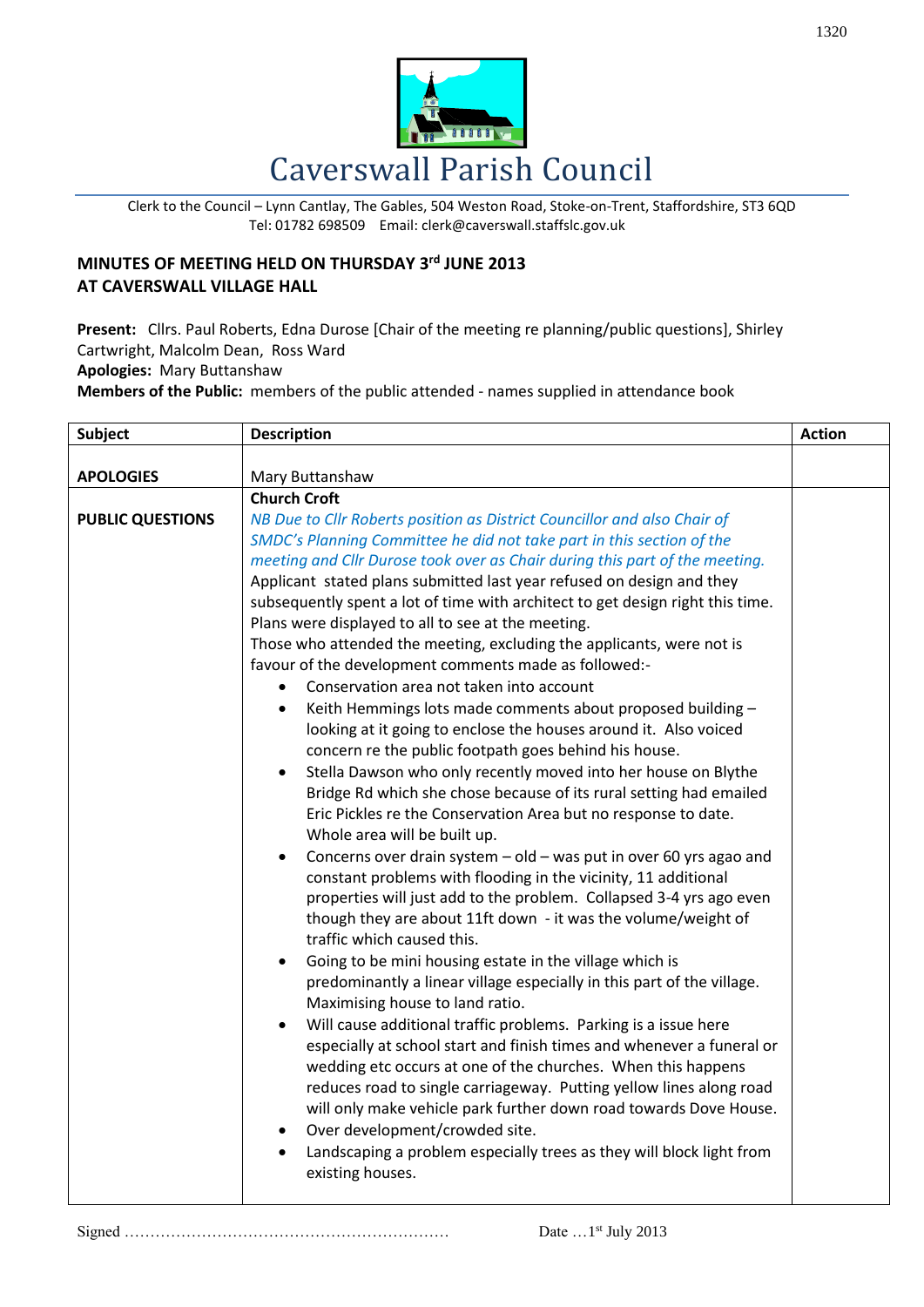|                                                                |                                                                                                                                                                                                                                                                                                                                                                                                                                                                                                                                                                                                                                                                                                                                                                                                                                            | 1321               |
|----------------------------------------------------------------|--------------------------------------------------------------------------------------------------------------------------------------------------------------------------------------------------------------------------------------------------------------------------------------------------------------------------------------------------------------------------------------------------------------------------------------------------------------------------------------------------------------------------------------------------------------------------------------------------------------------------------------------------------------------------------------------------------------------------------------------------------------------------------------------------------------------------------------------|--------------------|
| Subject                                                        | <b>Description</b>                                                                                                                                                                                                                                                                                                                                                                                                                                                                                                                                                                                                                                                                                                                                                                                                                         | <b>Action</b>      |
|                                                                | C Cllr Day - SMDC done review of whole of Moorlands and identified land<br>for business and houses etc. Caverswall was luckily classed as small village.<br>Didn't hit deadline on house 5 yrs ago and LDF being re done. It's a living<br>document so cant close on it. Highways don't seem to have any objection<br>to the revised entrance as they had on the previous one.<br>Applicants stated they would have preferred 4 nice large properties but<br>planning dept didn't want that but wanted smaller houses with more on the<br>site.<br>Application is to go before the Planning Committee at their meeting June<br>$13th$ .<br>Most left the meeting at 7.40                                                                                                                                                                   |                    |
|                                                                | Cllr Roberts returned to the meeting and took back the position of Chair for<br>the remainder of the meeting until the Parish Councillors discussed the<br>Church Croft application in further detail later in the meeting, again Cllr<br>Durose took over as Chair for that discussion.<br>High Street - Winter snow clearing                                                                                                                                                                                                                                                                                                                                                                                                                                                                                                             |                    |
|                                                                | June Rushton advised Council that during the time we had snow that<br>Bickerton's regularly went along High Street in to The Square and back along<br>High Street with a snow plough and just pushed it to the side of the road in<br>front of properties drives/doors preventing access as it was a large mound<br>that froze. C Cllr Day to check with Highways if they are an official SCC<br>contractor re snow ploughing and advise Clerk. If not Clerk to write to<br>Bickerton's asking that in future they are more conscious of how they clear<br>the road and don't block drives, doors etc.                                                                                                                                                                                                                                     | <b>WD</b><br>Clerk |
| <b>NEW PARISH</b><br><b>COUNCILLOR</b>                         | Letter received from Ross Ward asking to be considered as a new Parish<br>Councillor was read out by the Chair.<br>Cllr Cartwright proposed that Mr Ward be co-opted onto the Council,<br>seconded by Cllr Dean. All in agreement therefore duly co-opted as a new<br>Parish Councillor. Clerk to advise necessary authorities.                                                                                                                                                                                                                                                                                                                                                                                                                                                                                                            | Clerk              |
| <b>MINUTES</b>                                                 | It was resolved that the minutes of the previous Meeting were to be signed<br>as a true and correct record.                                                                                                                                                                                                                                                                                                                                                                                                                                                                                                                                                                                                                                                                                                                                |                    |
| <b>DECLARATION OF</b><br><b>INTEREST</b>                       | Cllr Roberts - Planning matters - SMDC Planning Committee Chair, stood<br>down as Chair during Public Question time on Chruch Croft                                                                                                                                                                                                                                                                                                                                                                                                                                                                                                                                                                                                                                                                                                        |                    |
| <b>REPORTS</b><br><b>COUNTY/DISTRICT</b><br><b>COUNCILLORS</b> | 079/13 County Councillor - Went to see the owners of West Lodge re the<br>problems arising from them digging channels letting water onto road and<br>they have agreed to block up. Still investigating problems re water coming<br>off the Castle's land. Patching been done in places and a new system of<br>filling potholes being used which should make repair last longer and be<br>more cost effective. SCC now got extra funding to go into Highways C. Cllr<br>Simon Tagg is the new Highways Portfolio holder.<br>Cathcums Corner motor trading tried several years ago to fence grass off<br>but not in his area. Its C Cllr Parry's area and it now looks like its going to<br>get kick rail put around it.<br>School Lane - parking on verge/footpath, its a safety issue - possibly going<br>to put posts in to prevent this. |                    |

Signed ……………………………………………………… Date …1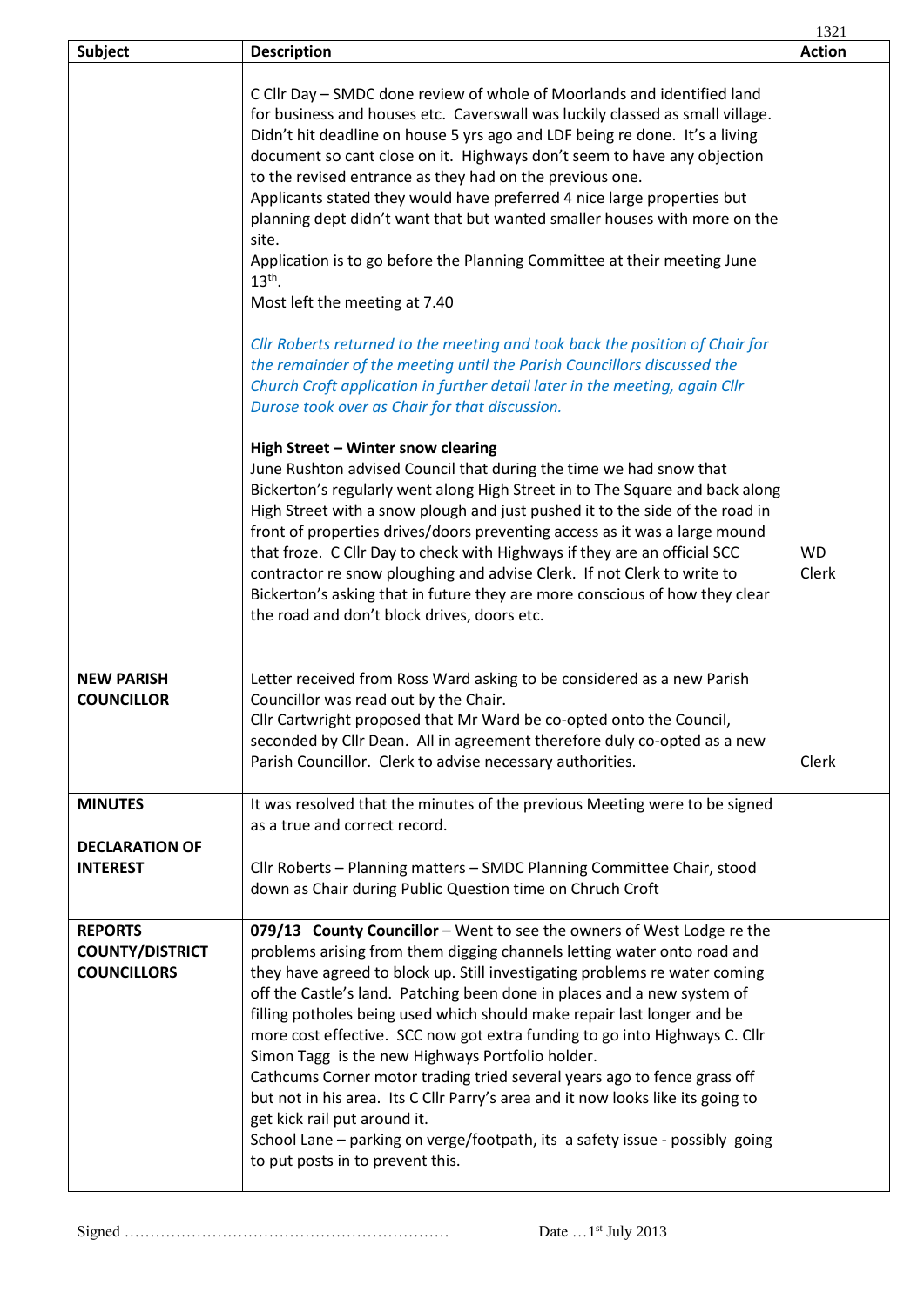|                                                                   |                                                                                                                                                                                                                                                                                                                                                                                                                                                                                                                                                                                                                                                            | 1322              |
|-------------------------------------------------------------------|------------------------------------------------------------------------------------------------------------------------------------------------------------------------------------------------------------------------------------------------------------------------------------------------------------------------------------------------------------------------------------------------------------------------------------------------------------------------------------------------------------------------------------------------------------------------------------------------------------------------------------------------------------|-------------------|
| <b>Subject</b>                                                    | <b>Description</b>                                                                                                                                                                                                                                                                                                                                                                                                                                                                                                                                                                                                                                         | <b>Action</b>     |
|                                                                   | 080/13 District Councillor - Sheepwash in process, gate done at quarry.<br>Police notice put up to say any vehicle found using access to quarry without<br>authority will prosecuted but this went missing later the same day it was<br>posted<br>Caverswall Castle - in progress.<br>Cllr Cartwright advised Castle seems to have licence to do holiday lets -<br>stag party last weekend 20 turn up late at night noise on Sat night been<br>drinking /drugs outside East Lodge, Cllr Roberts stated SMDC not given<br>them license and that SMDC going down the legal route to stop events - he<br>could give no further information for legal reasons. |                   |
| HANDYMAN/                                                         | 081/13                                                                                                                                                                                                                                                                                                                                                                                                                                                                                                                                                                                                                                                     |                   |
| <b>LENGTHSMAN</b><br><b>REPORT</b>                                | Chair and Clerk had meeting with Andy from Town & Country Services re<br>Lengthsman work and Andy is happy to take this on. Millennium Garden<br>hedge to be cut and also to cut the grass. Clerk to check if SCC are weed<br>killing path if not Lengthsman to do.<br>Trees - wire running through trees not electric they are Telecom. Clerk to<br>contact Telecom on this advising wires going through branches.<br>Handyman bill approved.                                                                                                                                                                                                             | Clerk<br>Clerk    |
|                                                                   |                                                                                                                                                                                                                                                                                                                                                                                                                                                                                                                                                                                                                                                            |                   |
| <b>MATTERS ARISING</b><br><b>FROM PREVIOUS</b><br><b>MEETINGS</b> | 082/13 HIGHWAYS ISSUES<br>083/13 Trees-The Dams:<br>(063/13,048/13,034/13,<br>021/13,05/13,083/12,068/12,055/12,044/12,035/12,024/12)<br>New trees will need watering.<br>Posts - Clerk to check both quotes include posts. Also received quote from                                                                                                                                                                                                                                                                                                                                                                                                       | Clerk             |
|                                                                   | H & R Landscaping but clarification needed on quote.<br>084/13 Land Registry<br>(064/13, 049/13, 036/13, 025/13, 010/13, 093/12)<br>On going<br>085/13 Car Park Use<br>(065/13, 050/13, 037/13, 023/13)<br>Clerk gave draft letter to Cllrs, this approved and to be sent.<br>087/13 Dog Fouling Problems                                                                                                                                                                                                                                                                                                                                                  | Clerk/PR<br>Clerk |
|                                                                   | (067/13, 052/13, 040/13)<br>Signs to go up around village.<br>088/13 Risk Assessment<br>(068/13)<br>Approved by all Cllrs, signed by Chair.<br>089/13 Millennium Gardens<br>(075/13)<br>Pathway – Query with SCC to spray if not Lengthsman to do. As for slate<br>Cllr Cartwright want to see what like when weeds gone and then raked to                                                                                                                                                                                                                                                                                                                 | <b>PR</b>         |
|                                                                   | see what remaining. Cllr Durose said probably find lot has<br>disappeared/disintegrated and that she had looked at the chippings at<br>Dilhorne War Memorial and thought it looked good.<br>090/13 Trees on playing field boundary<br>(077/13)<br>Clerk spoken to Western Power and then subsequently met with one of<br>their linesmen on site and was told that it was a Telecom cable and trees<br>wouldn't be a problem as only low voltage. Clerk to contact Telecom re this<br>to check position.                                                                                                                                                    | Clerk             |

Signed ……………………………………………………… Date …1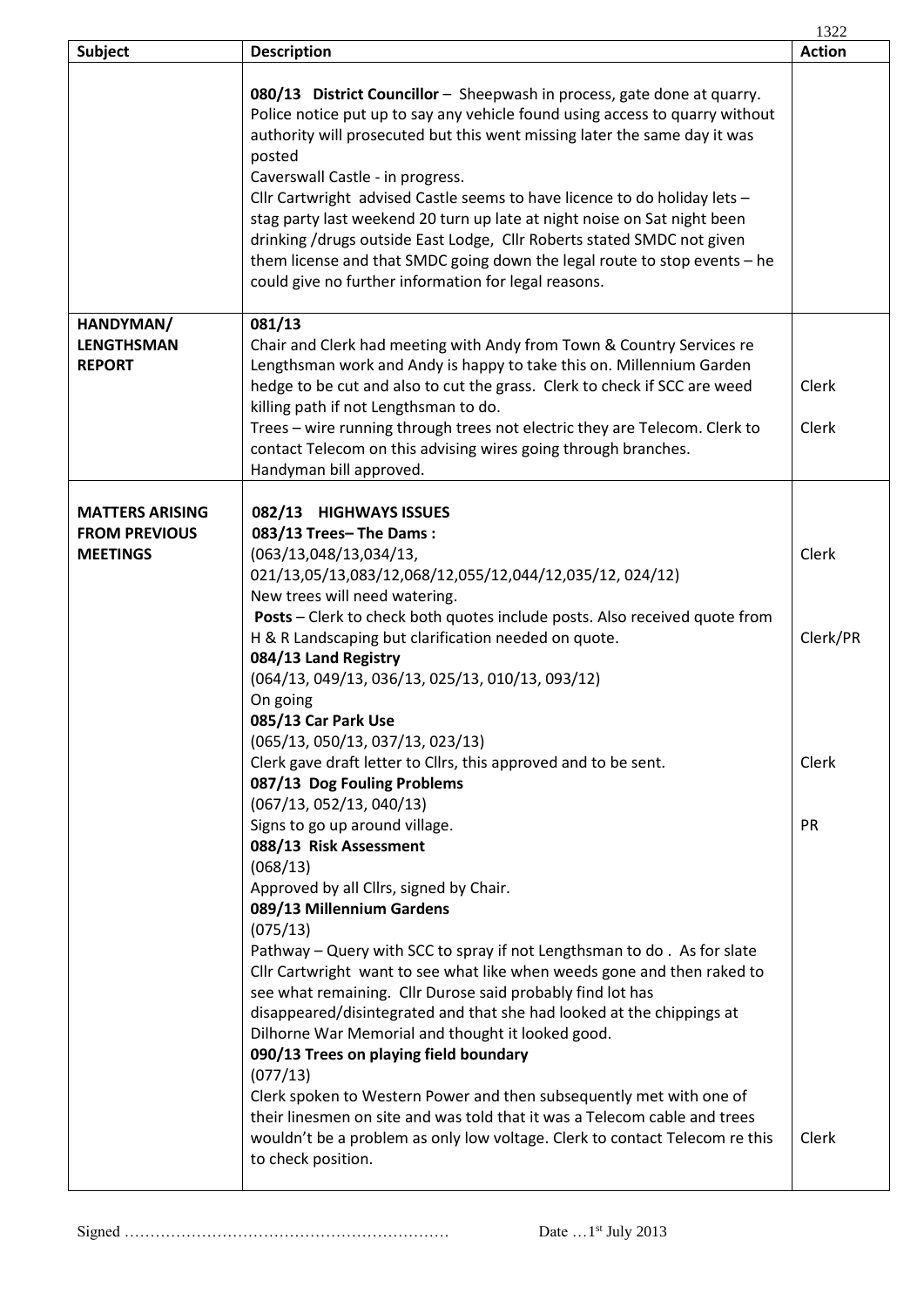|                                   |                                                                                                                                                                                                                                                                                                                                                                                                                                                                                                                                                                                                                                                                                                                                                                                                                                                                                                                                                                                                                                                                                                              | 1323          |
|-----------------------------------|--------------------------------------------------------------------------------------------------------------------------------------------------------------------------------------------------------------------------------------------------------------------------------------------------------------------------------------------------------------------------------------------------------------------------------------------------------------------------------------------------------------------------------------------------------------------------------------------------------------------------------------------------------------------------------------------------------------------------------------------------------------------------------------------------------------------------------------------------------------------------------------------------------------------------------------------------------------------------------------------------------------------------------------------------------------------------------------------------------------|---------------|
| <b>Subject</b>                    | <b>Description</b>                                                                                                                                                                                                                                                                                                                                                                                                                                                                                                                                                                                                                                                                                                                                                                                                                                                                                                                                                                                                                                                                                           | <b>Action</b> |
|                                   | 091/13 Cars speeding on High Street<br>(078/13)<br>Will pursue with police.                                                                                                                                                                                                                                                                                                                                                                                                                                                                                                                                                                                                                                                                                                                                                                                                                                                                                                                                                                                                                                  | Clerk         |
| <b>CORRESPONDENCE</b>             | 092/13<br>Lloyds TSB<br><b>Bank Statement</b>                                                                                                                                                                                                                                                                                                                                                                                                                                                                                                                                                                                                                                                                                                                                                                                                                                                                                                                                                                                                                                                                |               |
| <b>FINANCE</b>                    | 093/13 Payments:<br>The following accounts were approved for payment:-<br>Mrs L Cantlay - Clerk Salary and Expenses<br>£168.24<br>Town & Country Services – Cutting verges(x2) and field (x2)<br>£420.00<br>Ross - Handyman work - March & April<br>£97.28<br>Came & Co - 2013/14 Insurance - £290.72 (already paid via bank transfer)<br><b>TOTAL PAYMENTS THIS MONTH - £685.52</b><br><b>Transfer</b> – none required<br><b>Receipts:</b><br>Interest - Instant Access Accounts - £0.60p, Contingency Account £0.09<br><b>TOTAL RECEIPTS RECEIVED - £0.69p</b><br>Bank Accounts (after any payments/transfers made) :-<br>Current Account - £1,178.11<br>Instant Access Account - £13,676.07<br>Contingency Account - £2,096.55<br>094/13 Annual Return<br>All account records with Internal Auditor for checking etc before being sent<br>to External Auditor by 24 <sup>th</sup> June.                                                                                                                                                                                                                   |               |
| <b>PLANNING</b><br><b>MATTERS</b> | 095/13<br><b>Applications:</b><br>Church Croft - 13/00257/FUL_MJ - Demolition of 1 bungalow and 1<br>agricultural building. Proposed erection of 11 dwellings and associated<br>garages and car parking with new access road off Blythe Bridge Road<br>Objection unanimous.<br>Comments -<br>Over crowding/over development, access (?)Conservation area, design of<br>properties, space about dwellings 18-22m, drain age system query capable<br>of taking extra volume, query if "sustainable urban drainage systems" been<br>taken into account, no windows to overlook into existing properties or if so<br>must be oblique glass. Listed buildings in vicinity. Land adjacent is Medieval<br>Parliamentary Field strips ? Monumental sites. Was looked at around 1995<br>- check with Stafford. Linear village old properties in the area/vicinity. Send<br>photos in showing road and traffic situation.<br><b>Decisions:</b><br>South View, The Green - 13/00306/FUL - Single storey extension and<br>change to driveway/parking area - APPROVED<br>Appeals: None<br>Enforcement: Sheepwash in hand. | Clerk         |
| <b>NEW BUSINESS</b>               | 096/13 St Peters School - Extra Land :<br>Agreed to allow them no more than 6ft from existing school wall meaning<br>probably only means 4ft move of existing fence into PC's playing field land,                                                                                                                                                                                                                                                                                                                                                                                                                                                                                                                                                                                                                                                                                                                                                                                                                                                                                                            |               |

Signed ……………………………………………………… Date …1